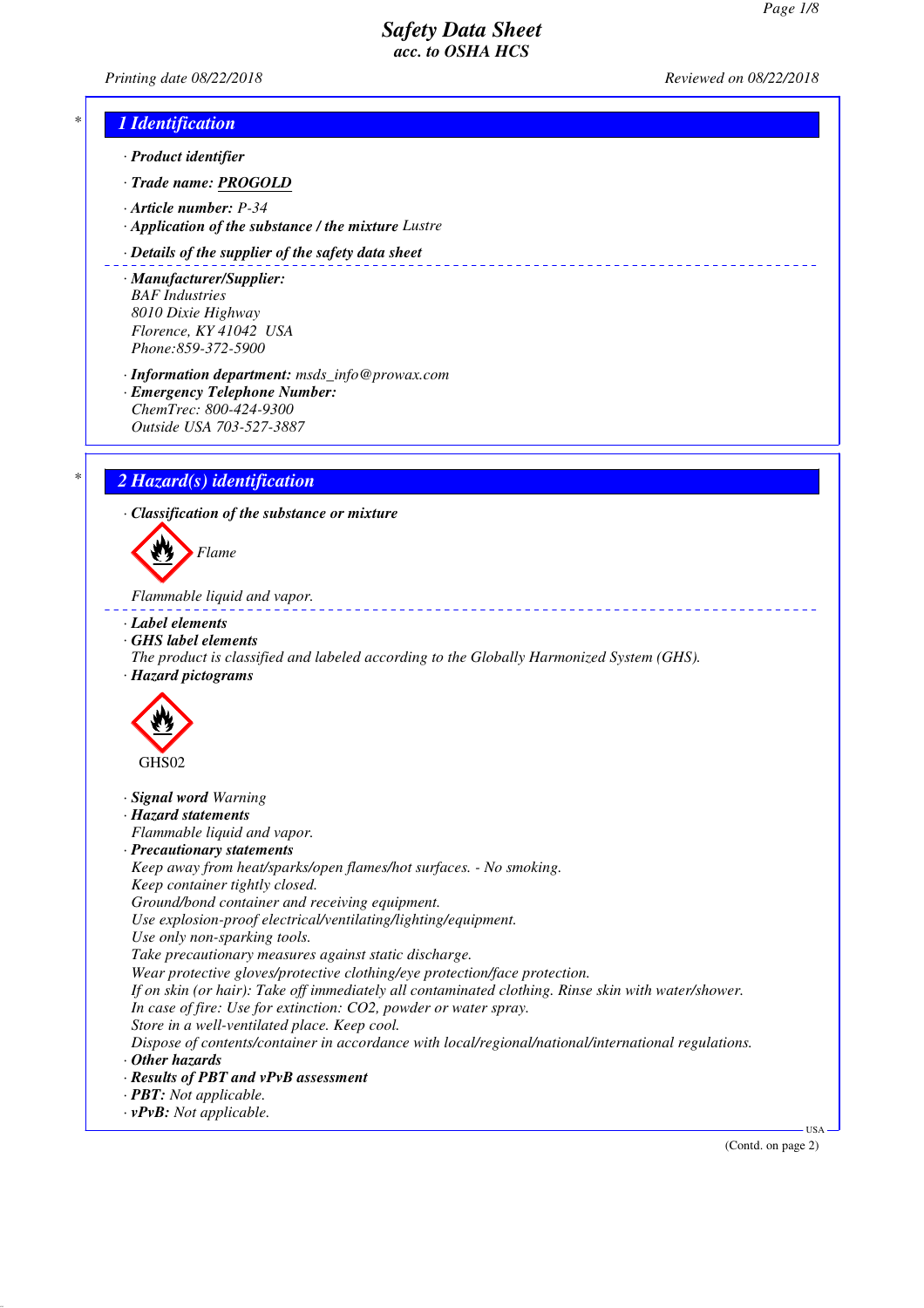*Printing date 08/22/2018 Reviewed on 08/22/2018*

#### *Trade name: PROGOLD*

(Contd. of page 1)

## *\* 3 Composition/information on ingredients*

#### *· Chemical characterization: Mixtures*

*· Description: Mixture of the substances listed below with nonhazardous additions.*

# *· Dangerous components:*

|                        | $64742-88-7$ medium aliphatic hydrocarbon                | $12.5 - 10\%$ |
|------------------------|----------------------------------------------------------|---------------|
| $1332 - 58 - 7$ Kaolin |                                                          | $2.5 - 10\%$  |
|                        | $64742-47-8$ Distillates (petroleum), hydrotreated light | $2.5 - 10\%$  |
|                        | emulsifier<br>detergent blend                            | $\leq 2.5\%$  |

### *\* 4 First-aid measures*

- *· Description of first aid measures*
- *· After inhalation: Supply fresh air; consult doctor in case of complaints.*
- *· After skin contact: Generally the product does not irritate the skin.*
- *· After eye contact: Rinse opened eye for several minutes under running water.*
- *· After swallowing: If symptoms persist consult doctor.*
- *· Information for doctor:*
- *· Most important symptoms and effects, both acute and delayed No further relevant information available.*
- *· Indication of any immediate medical attention and special treatment needed*
- *No further relevant information available.*

### *\* 5 Fire-fighting measures*

#### *· Extinguishing media*

*· Suitable extinguishing agents:*

*CO2, extinguishing powder or water spray. Fight larger fires with water spray or alcohol resistant foam. · Special hazards arising from the substance or mixture No further relevant information available.*

- *· Advice for firefighters*
- *· Protective equipment: No special measures required.*

#### *\* 6 Accidental release measures*

- *· Personal precautions, protective equipment and emergency procedures*
- *Wear protective equipment. Keep unprotected persons away.*
- *· Environmental precautions: Dilute with plenty of water.*
- *Do not allow to enter sewers/ surface or ground water.*
- *· Methods and material for containment and cleaning up:*
- *Absorb with liquid-binding material (sand, diatomite, acid binders, universal binders, sawdust). Ensure adequate ventilation.*
- *· Reference to other sections*
- *No dangerous substances are released.*
- *See Section 7 for information on safe handling.*
- *See Section 8 for information on personal protection equipment.*
- *See Section 13 for disposal information.*

## *\* 7 Handling and storage*

- *· Handling:*
- *· Precautions for safe handling No special precautions are necessary if used correctly.*

(Contd. on page 3)

USA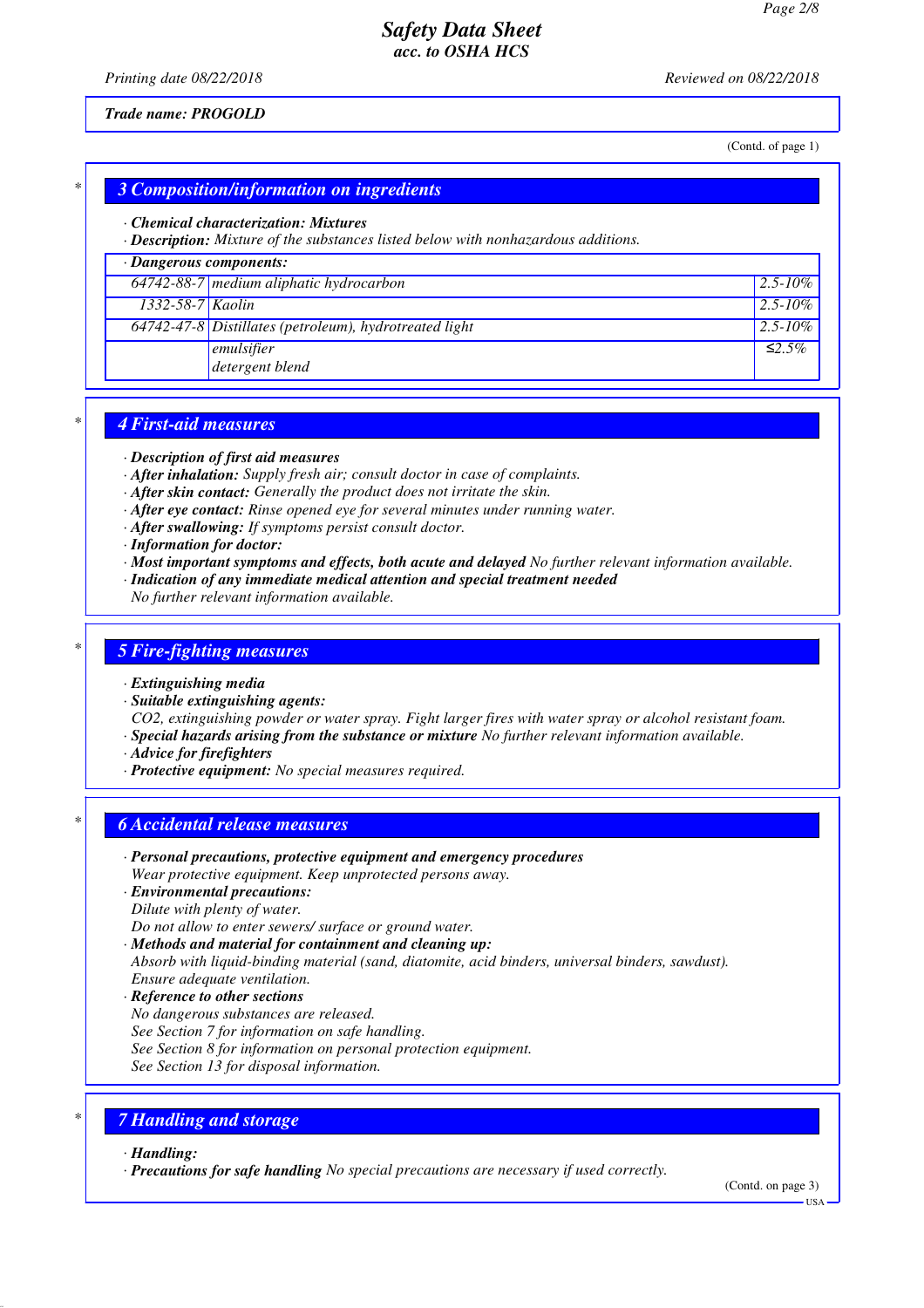*Printing date 08/22/2018 Reviewed on 08/22/2018*

#### *Trade name: PROGOLD*

(Contd. of page 2)

- *· Information about protection against explosions and fires: Keep ignition sources away - Do not smoke. Protect against electrostatic charges.*
- *· Conditions for safe storage, including any incompatibilities*
- *· Storage:*
- *· Requirements to be met by storerooms and receptacles: No special requirements.*
- *· Information about storage in one common storage facility: Not required.*
- *· Further information about storage conditions: Keep receptacle tightly sealed.*
- *· Specific end use(s) No further relevant information available.*

*\* 8 Exposure controls/personal protection*

*· Additional information about design of technical systems: No further data; see item 7.*

*· Control parameters*

- *· Components with limit values that require monitoring at the workplace:*
- *The following constituent is the only constituent of the product which has a PEL, TLV or other recommended exposure limit.*

*At this time, the other constituents have no known exposure limits.*

## *1332-58-7 Kaolin*

*PEL Long-term value: 15\* 5\*\* mg/m³*

- *\*total dust \*\*respirable fraction*
- *REL Long-term value: 10\* 5\*\* mg/m³ \*total dust \*\*respirable fraction*
- *TLV Long-term value: 2\* mg/m³*

*E; as respirable fraction*

*· Additional information: The lists that were valid during the creation were used as basis.*

#### *· Exposure controls*

- *· Personal protective equipment:*
- *· General protective and hygienic measures: Wash hands before breaks and at the end of work.*
- *· Breathing equipment: Not required.*
- *· Protection of hands:*

*The glove material has to be impermeable and resistant to the product/ the substance/ the preparation. Due to missing tests no recommendation to the glove material can be given for the product/ the preparation/ the chemical mixture.*

*Selection of the glove material on consideration of the penetration times, rates of diffusion and the degradation*

*· Material of gloves*

*The selection of the suitable gloves does not only depend on the material, but also on further marks of quality and varies from manufacturer to manufacturer. As the product is a preparation of several substances, the resistance of the glove material can not be calculated in advance and has therefore to be checked prior to the application.*

*· Penetration time of glove material*

*The exact break through time has to be found out by the manufacturer of the protective gloves and has to be observed.*

*· Eye protection:*



*Tightly sealed goggles*

(Contd. on page 4)

USA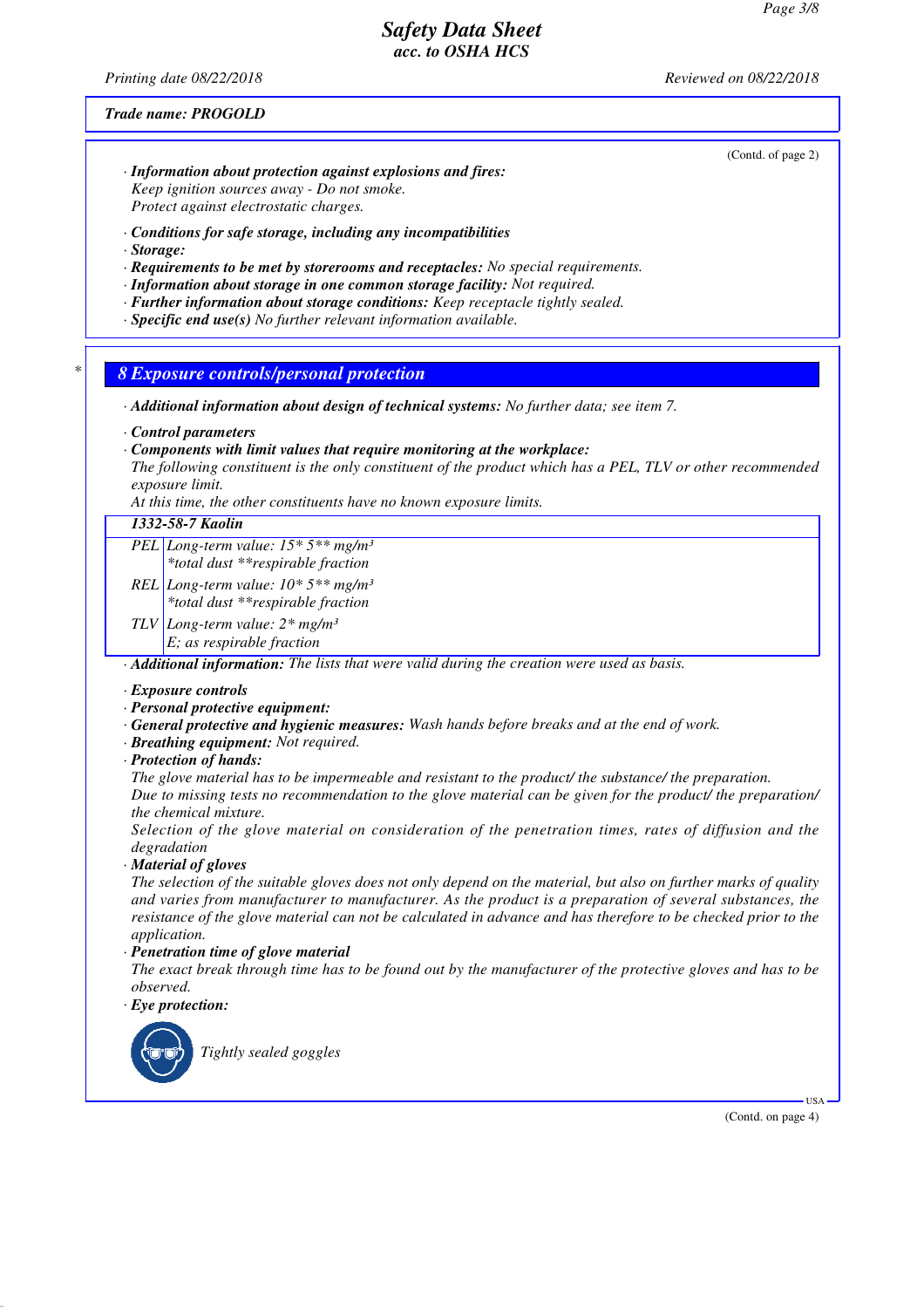*Printing date 08/22/2018 Reviewed on 08/22/2018*

## *Trade name: PROGOLD*

(Contd. of page 3)

| · Information on basic physical and chemical properties    |                                                                                               |
|------------------------------------------------------------|-----------------------------------------------------------------------------------------------|
| <b>General Information</b>                                 |                                                                                               |
| $\cdot$ Appearance:<br>Form:                               | Liquid                                                                                        |
| Color:                                                     | Orange                                                                                        |
| $\cdot$ Odor:                                              | Solvent-like                                                                                  |
| $\cdot$ Odor threshold:                                    | Not determined.                                                                               |
| $\cdot$ pH-value at 20 $\degree$ C (68 $\degree$ F):       | 8.5                                                                                           |
| Change in condition                                        |                                                                                               |
| <b>Melting point/Melting range:</b>                        | Undetermined.                                                                                 |
| <b>Boiling point/Boiling range:</b>                        | 100 °C (212 °F)                                                                               |
| · Flash point:                                             | 42 °C (107.6 °F)                                                                              |
| · Flammability (solid, gaseous):                           | Not applicable.                                                                               |
| · Ignition temperature:                                    | 210 °C (410 °F)                                                                               |
| · Decomposition temperature:                               | Not determined.                                                                               |
| · Auto igniting:                                           | Product is not selfigniting.                                                                  |
| · Danger of explosion:                                     | Product is not explosive. However, formation of explosive air/vapor<br>mixtures are possible. |
| · Explosion limits:                                        |                                                                                               |
| Lower:                                                     | $0.8$ Vol $\%$                                                                                |
| <b>Upper:</b>                                              | 6 Vol %                                                                                       |
| $\cdot$ Vapor pressure at 20 °C (68 °F):                   | $23$ hPa (17.3 mm Hg)                                                                         |
| $\cdot$ Density at 20 °C (68 °F):                          | 0.9862 $g/cm^3$ (8.2298 lbs/gal)                                                              |
| · Relative density                                         | Not determined.                                                                               |
| · Vapor density                                            | Not determined.                                                                               |
| $\cdot$ Evaporation rate                                   | Not determined.                                                                               |
| · Solubility in / Miscibility with                         |                                                                                               |
| Water:                                                     | Fully miscible.                                                                               |
| · Partition coefficient (n-octanol/water): Not determined. |                                                                                               |
| · Viscosity:                                               |                                                                                               |
| Dynamic at 20 °C (68 °F):                                  | 6,800 mPas                                                                                    |
| Kinematic:                                                 | Not determined.                                                                               |
| · Solvent content:                                         |                                                                                               |
| Organic solvents:                                          | 16.5%                                                                                         |
| Water:                                                     | 65.2%                                                                                         |
| <b>VOC</b> content:                                        | 9.91%<br>97.7 g/l / 0.82 lb/gal                                                               |
| Solids content:                                            | 13.6%                                                                                         |
| $·$ Other information                                      | No further relevant information available.                                                    |

# *\* 10 Stability and reactivity*

*· Reactivity No further relevant information available.*

*· Chemical stability*

*· Thermal decomposition / conditions to be avoided: No decomposition if used according to specifications.*

- *· Possibility of hazardous reactions No dangerous reactions known.*
- *· Conditions to avoid No further relevant information available.*

(Contd. on page 5)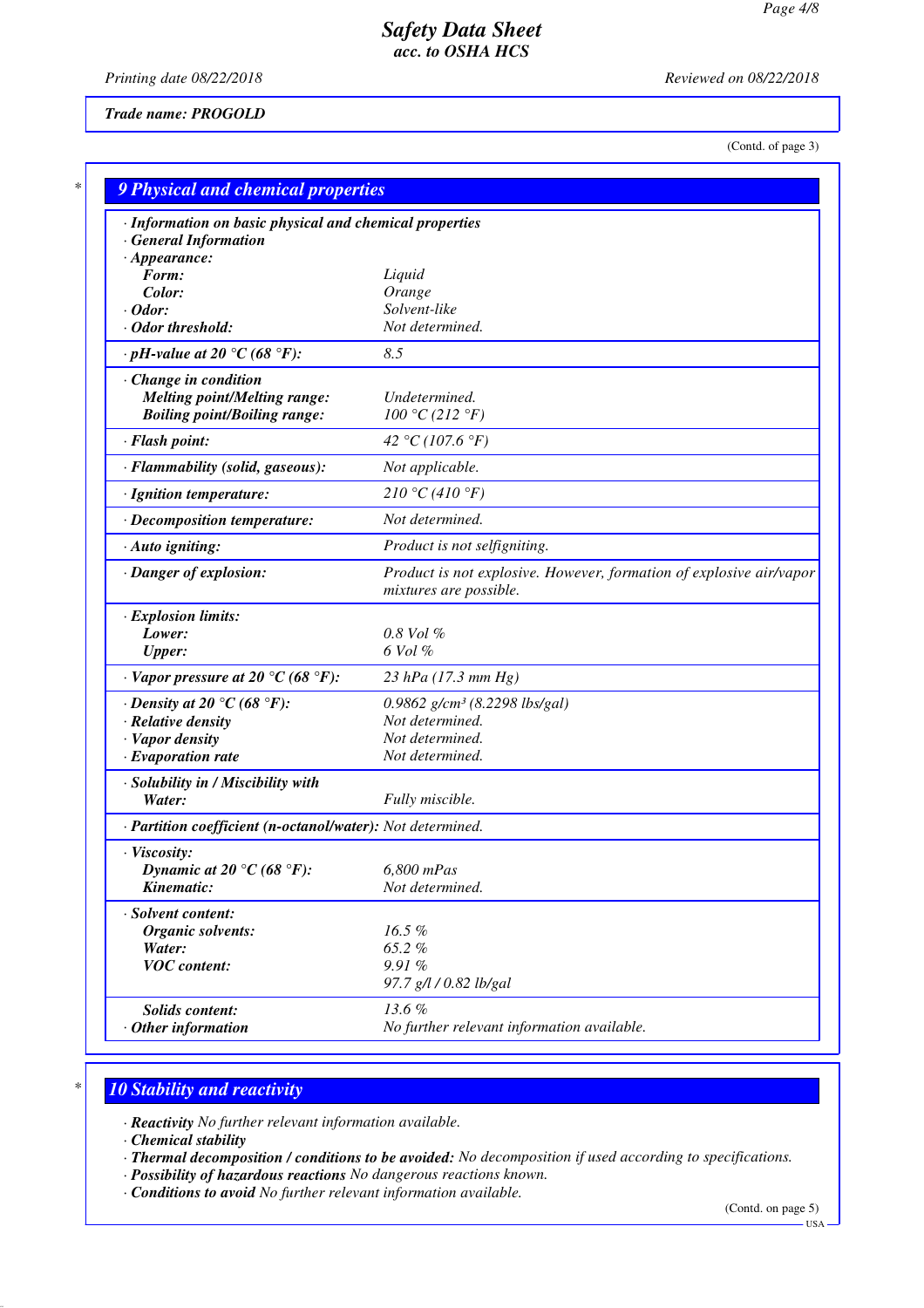*Printing date 08/22/2018 Reviewed on 08/22/2018*

(Contd. of page 4)

*Trade name: PROGOLD*

*· Incompatible materials: No further relevant information available.*

*· Hazardous decomposition products: No dangerous decomposition products known.*

# *\* 11 Toxicological information*

*· Information on toxicological effects*

*· Acute toxicity:*

## *· LD/LC50 values that are relevant for classification:*

## *64742-88-7 medium aliphatic hydrocarbon*

*Oral LD50 >6,500 mg/kg (rat) Dermal LD50 >3,000 mg/kg (rab)*

- *Inhalative LC50/4 h >14 mg/l (rat)*
- *· Primary irritant effect:*
- *· on the skin: No irritant effect. · on the eye: No irritating effect.*
- *· Sensitization: No sensitizing effects known.*
- 
- *· Additional toxicological information:*

*· Carcinogenic categories*

*· IARC (International Agency for Research on Cancer)*

*None of the ingredients is listed.*

#### *· NTP (National Toxicology Program)*

*None of the ingredients is listed.*

### *· OSHA-Ca (Occupational Safety & Health Administration)*

*None of the ingredients is listed.*

# *\* 12 Ecological information*

- *· Toxicity*
- *· Aquatic toxicity: No further relevant information available.*
- *· Persistence and degradability No further relevant information available.*
- *· Behavior in environmental systems:*
- *· Bioaccumulative potential No further relevant information available.*
- *· Mobility in soil No further relevant information available.*
- *· Additional ecological information:*
- *· General notes:*
- *Water hazard class 1 (Self-assessment): slightly hazardous for water*

*Do not allow undiluted product or large quantities of it to reach ground water, water course or sewage system.*

- *· Results of PBT and vPvB assessment*
- *· PBT: Not applicable.*
- *· vPvB: Not applicable.*
- *· Other adverse effects No further relevant information available.*

# *\* 13 Disposal considerations*

- *· Waste treatment methods*
- *· Recommendation:*

*Must not be disposed of together with household garbage. Do not allow product to reach sewage system.*

- *· Uncleaned packagings:*
- *· Recommendation: Disposal must be made according to official regulations.*

(Contd. on page 6) USA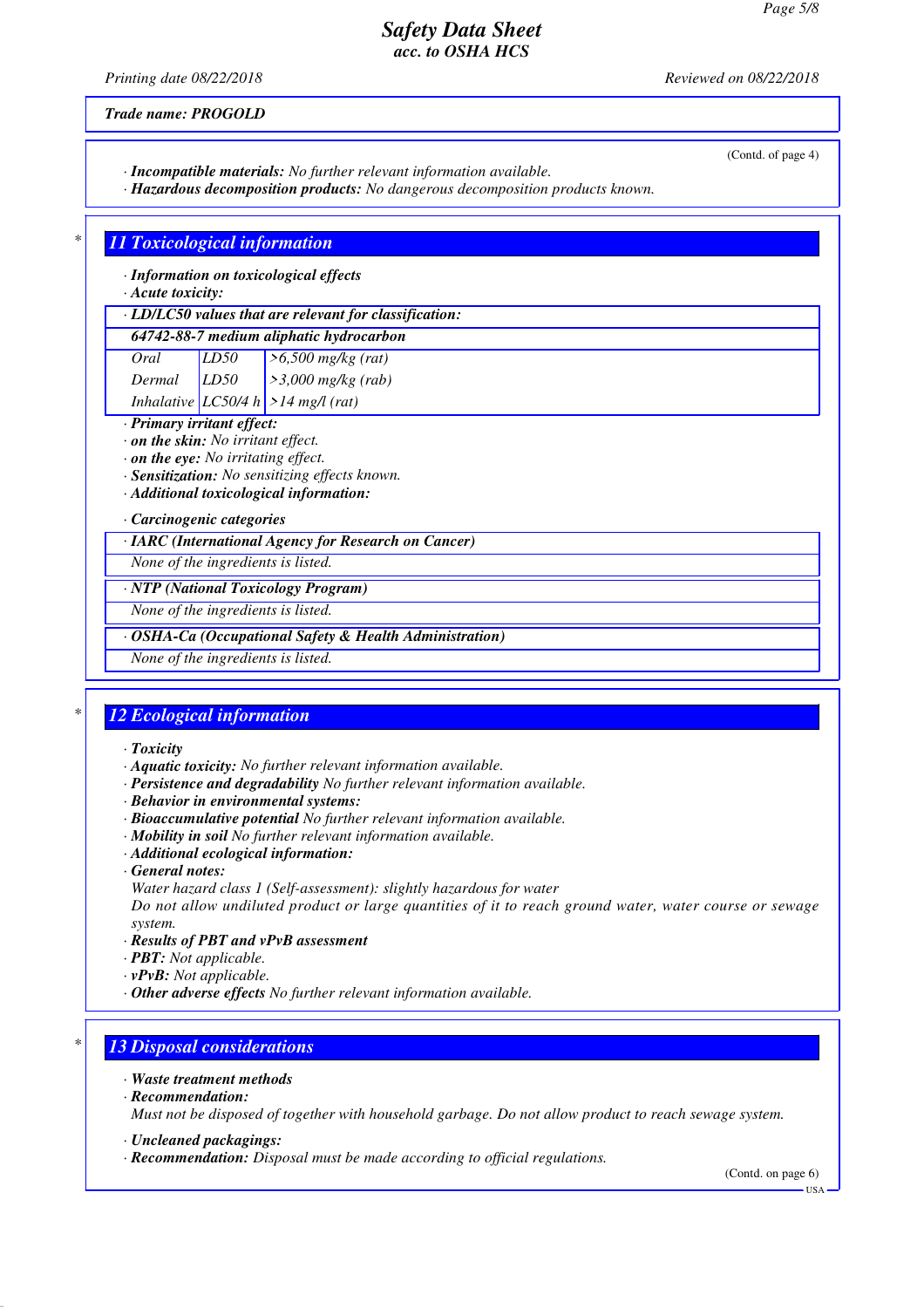*Printing date 08/22/2018 Reviewed on 08/22/2018*

*Trade name: PROGOLD*

(Contd. of page 5)

| 14 Transport information                     |                                                         |
|----------------------------------------------|---------------------------------------------------------|
| $\cdot$ UN-Number                            |                                                         |
| $\cdot$ <i>DOT</i>                           | NA1993                                                  |
| · ADR, IMDG, IATA                            | <b>UN1993</b>                                           |
| $\cdot$ ADN                                  | Void                                                    |
| · UN proper shipping name                    |                                                         |
| $\cdot$ <i>DOT</i>                           | COMBUSTIBLE LIQUID, N.O.S (medium aliphatic             |
|                                              | hydrocarbon)                                            |
| $\cdot$ ADR                                  | 1993 Flammable liquids, n.o.s.                          |
| $\cdot$ ADN                                  | Void                                                    |
| $\cdot$ IMDG                                 | FLAMMABLE LIQUID, N.O.S.                                |
| $\cdot$ IATA                                 | FLAMMABLE LIQUID, N.O.S. (medium aliphatic hydrocarbon) |
| · Transport hazard class(es)                 |                                                         |
| $\cdot$ <i>DOT</i>                           |                                                         |
|                                              |                                                         |
|                                              |                                                         |
|                                              |                                                         |
|                                              |                                                         |
|                                              |                                                         |
| · Class                                      | 3 Combustible liquids                                   |
| $\cdot$ Label                                | 3                                                       |
| $\cdot$ ADR, ADN, IMDG                       |                                                         |
| · Class                                      | Void                                                    |
|                                              |                                                         |
| ·IATA                                        |                                                         |
|                                              |                                                         |
|                                              |                                                         |
|                                              |                                                         |
|                                              |                                                         |
| · Class                                      | 3 Flammable liquids                                     |
| · Label                                      | 3                                                       |
| · Packing group                              |                                                         |
| $\cdot$ DOT, IATA                            | $I\!I\!I$                                               |
| $\cdot$ ADR, IMDG                            | Void                                                    |
| · Environmental hazards:                     |                                                         |
| · Marine pollutant:                          | N <sub>O</sub>                                          |
| · Special precautions for user               | Not applicable.                                         |
| · EMS Number:                                | $F-E, S-E$                                              |
| · Transport in bulk according to Annex II of |                                                         |
| <b>MARPOL73/78 and the IBC Code</b>          | Not applicable.                                         |
| · Transport/Additional information:          |                                                         |
|                                              |                                                         |
| $\cdot$ DOT                                  | CONSUMER COMMODITY ORM-D                                |
| · Quantity limitations                       | On passenger aircraft/rail: 60 L                        |
|                                              | On cargo aircraft only: 220 L                           |
|                                              | Void                                                    |

(Contd. on page 7)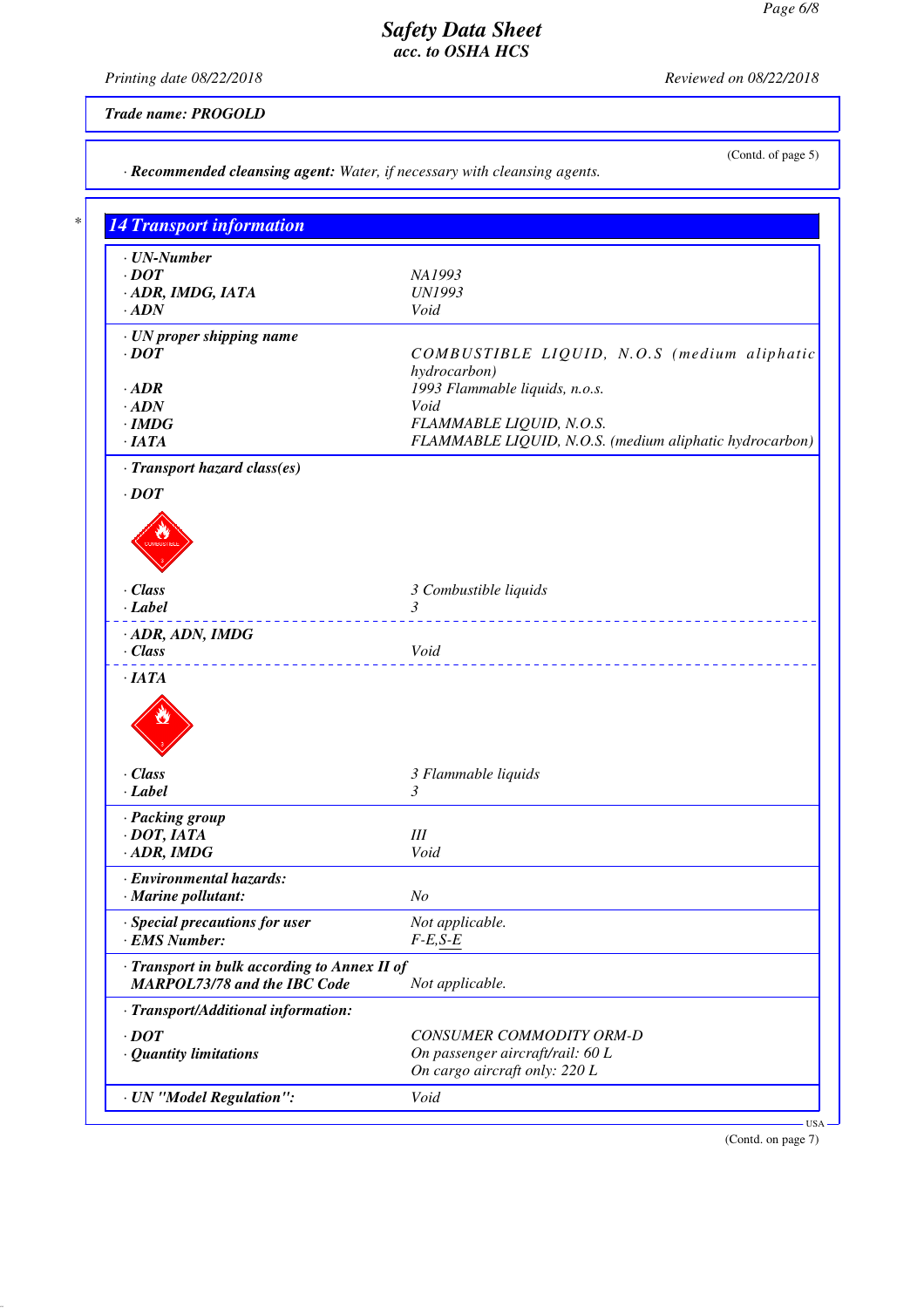*Printing date 08/22/2018 Reviewed on 08/22/2018*

*Trade name: PROGOLD*

(Contd. of page 6)

|                                              | <b>15 Regulatory information</b>                                                                                 |
|----------------------------------------------|------------------------------------------------------------------------------------------------------------------|
| · Sara                                       | · Safety, health and environmental regulations/legislation specific for the substance or mixture                 |
|                                              | · Section 355 (extremely hazardous substances):                                                                  |
|                                              | None of the ingredients is listed.                                                                               |
|                                              | · Section 313 (Specific toxic chemical listings):                                                                |
|                                              | $52-51-7$ bronopol (INN)                                                                                         |
| $\overline{67-56-1}$ methanol                |                                                                                                                  |
|                                              | · TSCA (Toxic Substances Control Act) All ingredients are listed                                                 |
|                                              | · TSCA new (21st Century Act) (Substances not listed)                                                            |
| emulsifier                                   |                                                                                                                  |
| detergent blend                              |                                                                                                                  |
| · Proposition 65                             |                                                                                                                  |
|                                              | $\overline{\cdot}$ Chemicals known to cause cancer:                                                              |
|                                              | None of the ingredients is listed.                                                                               |
|                                              | · Chemicals known to cause reproductive toxicity for females:                                                    |
|                                              | None of the ingredients is listed.                                                                               |
|                                              | $\overline{\cdot}$ Chemicals known to cause reproductive toxicity for males:                                     |
|                                              | None of the ingredients is listed.                                                                               |
|                                              | Chemicals known to cause developmental toxicity:                                                                 |
| $67-56-1$ methanol                           |                                                                                                                  |
| · Carcinogenic categories                    |                                                                                                                  |
|                                              | · EPA (Environmental Protection Agency)                                                                          |
|                                              | None of the ingredients is listed.                                                                               |
|                                              | TLV (Threshold Limit Value established by ACGIH)                                                                 |
| 1332-58-7 Kaolin                             |                                                                                                                  |
|                                              | · NIOSH-Ca (National Institute for Occupational Safety and Health)                                               |
|                                              |                                                                                                                  |
|                                              |                                                                                                                  |
|                                              | None of the ingredients is listed.                                                                               |
| GHS label elements                           | The product is classified and labeled according to the Globally Harmonized System (GHS).                         |
| · Hazard pictograms                          |                                                                                                                  |
|                                              |                                                                                                                  |
|                                              |                                                                                                                  |
|                                              |                                                                                                                  |
| GHS02                                        |                                                                                                                  |
|                                              |                                                                                                                  |
| · Signal word Warning<br>· Hazard statements |                                                                                                                  |
|                                              | Flammable liquid and vapor.                                                                                      |
|                                              | · Precautionary statements                                                                                       |
|                                              | Keep away from heat/sparks/open flames/hot surfaces. - No smoking.                                               |
|                                              | Keep container tightly closed.                                                                                   |
|                                              | Ground/bond container and receiving equipment.<br>Use explosion-proof electrical/ventilating/lighting/equipment. |

*Take precautionary measures against static discharge.*

*Wear protective gloves/protective clothing/eye protection/face protection.*

*If on skin (or hair): Take off immediately all contaminated clothing. Rinse skin with water/shower.*

*In case of fire: Use for extinction: CO2, powder or water spray.*

(Contd. on page 8)